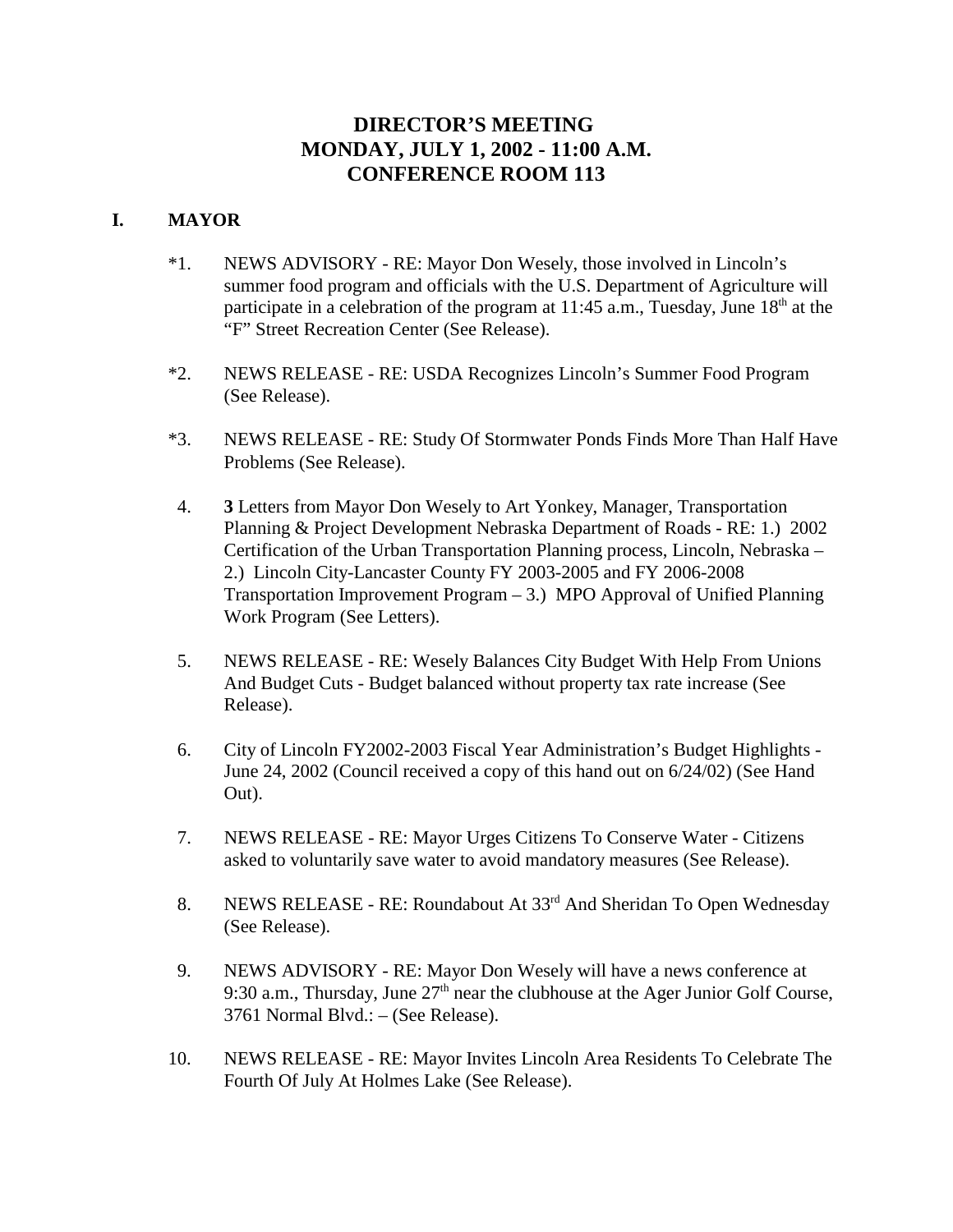11. NEWS RELEASE - RE: Grant Awarded To Make Ager Junior Golf Course Accessible To Disabled (See Release).

## **II. CITY CLERK**

- 1. Material brought over to Council Office by Judy Roscoe from the City Clerk's Office - RE: Joint Statement Of The Department Of Justice And The Department Of Housing And Urban Development - Group Homes, Local Land Use, And The Fair Housing Act (See Material).
- 2. Letter from April Kringel brought over to the Council Office by City Clerk Joan Ross - RE: On April  $15<sup>th</sup>$ , their son fell into a culvert due to high winds, since then she has been trying to get a fence or guard rail put on this culvert to prevent any further injuries - (On the Formal Council Agenda for July  $1<sup>st</sup>$ ) (See Letter).

## **III. CORRESPONDENCE**

## **A. COUNCIL REQUESTS**

## **ANNETTE McROY**

- 1. OUTSTANDING Request to Nicole Fleck-Tooze, Public Works & Utilities Department/Health Department (Health - RFI#110A) – RE: (Again) A problem with one of the undeveloped lots,  $544$  Lamont (PW – RFI#110 -  $5/8/02$ ). — 1.) **PUBLIC WORKS & UTILITIES DEPARTMENT REFERRED THIS RFI#110 TO THE HEALTH DEPARTMENT - RFI#110A FORWARD TO THE HEALTH DEPARTMENT — 2.) SEE RESPONSE FROM HEALTH DEPARTMENT RECEIVED ON RFI#110A - 6/03/02 - WAS REFERRED TO JOHN BOISE IN BUILDING & SAFETY**
- 2. OUTSTANDING Request to Library Department RE: Kids using the Internet at the libraries (RFI#111 - 5/30/02)
- 3. OUTSTANDING Request to County Commissioners RE: Promoting Lincoln (RFI#112 - 6/03/02)
- 4. OUTSTANDING Request to Health Department/PRT Team RE: Junk problem at 225 NW 22nd Street (RFI#113 - 6/6/02)
- 5. Request to Scott Opfer, Public Works & Utilities Department RE: 3 Red Lights on Sun Valley Blvd. (RFI#115 - 6/24/02)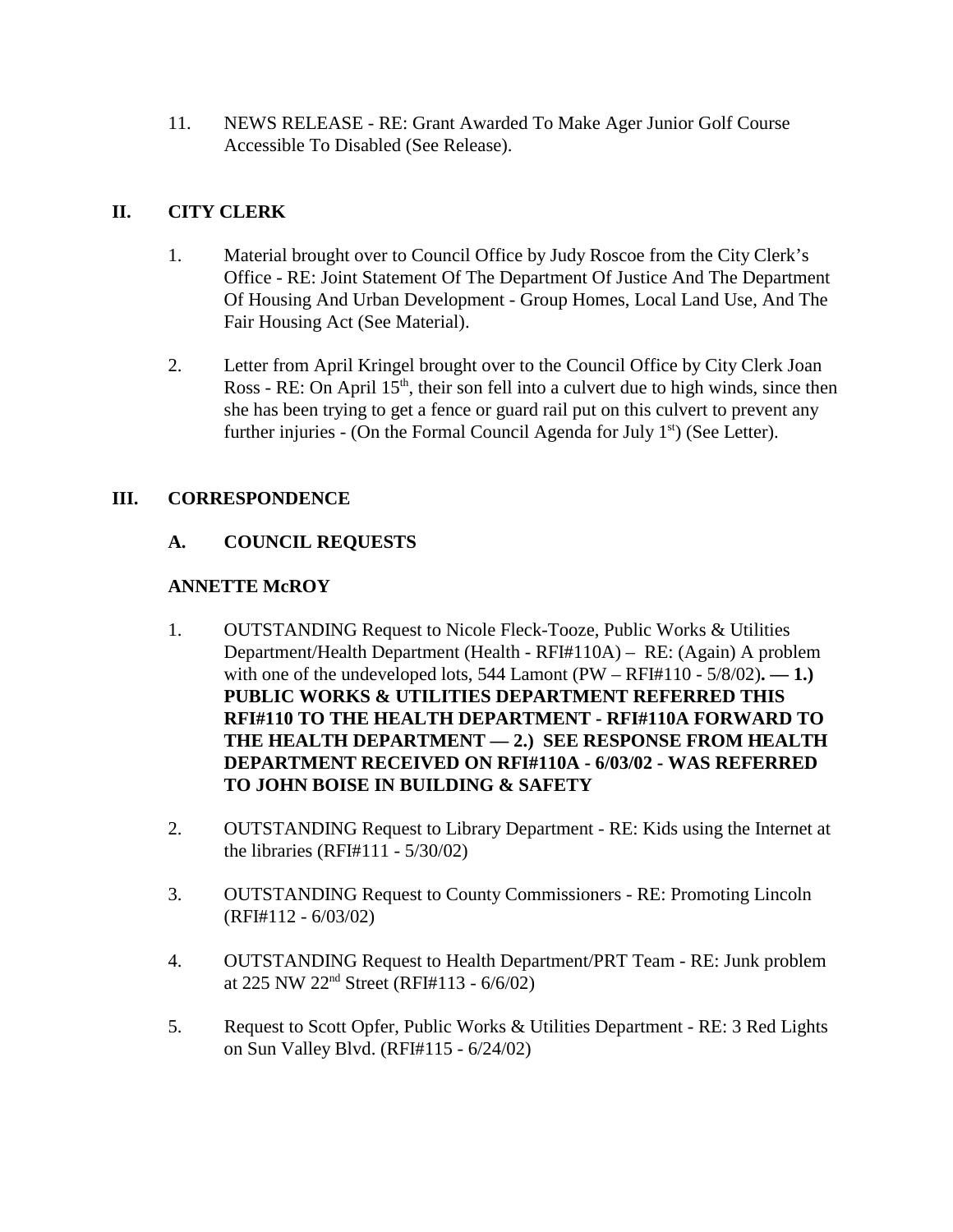## **TERRY WERNER**

- 1. OUTSTANDING Request to Lynn Johnson, Parks & Recreation Director RE: Bike Path (RFI#60 - 5/22/02)
- 2. OUTSTANDING Request to Public Works & Utilities Department RE: Public transportation and ease of walking or biking (RFI#62 - 5/22/02)
- 3. OUTSTANDING Request to Ann Harrell, Mayor's Office RE: Employees/ Consultants (RFI#63 - 6/6/02)

## **JON CAMP**

- 1. Request to Fire Chief Mike Spadt RE: Fire Department restructuring (RFI#76 6/21/02)
- 2. E-Mail from Peggi Ammon to Jon Camp RE: The Country Club Ornamental Lighting District Monday night - Woodsdale neighborhood (See E-Mail).
- 3. Letter from Rose & Louis Leviticus to Jon Camp RE: Country Club Ornamental Lighting District (See Letter).

## **COLEEN SENG**

1. Request to Public Works & Utilities Department/Planning Department - RE: The property close to 84<sup>th</sup> Street between Adams & Leighton - mowing, etc. (RFI#902)  $-6/24/02$ 

## **B. DIRECTORS AND DEPARTMENT HEADS**

## **BUDGET**

1. Inter-Department Communication from Jan Bolin - RE: Budget Revisions (Copy of this Information is on file in the City Council Office).

## **CITIZEN INFORMATION CENTER**

\*1. E-Mail from LaKesia Peoples-Jones - RE: Why is there no information on the Joint Budget Committee, its functions, membership, responsibilities, etc., available? (See E-Mail).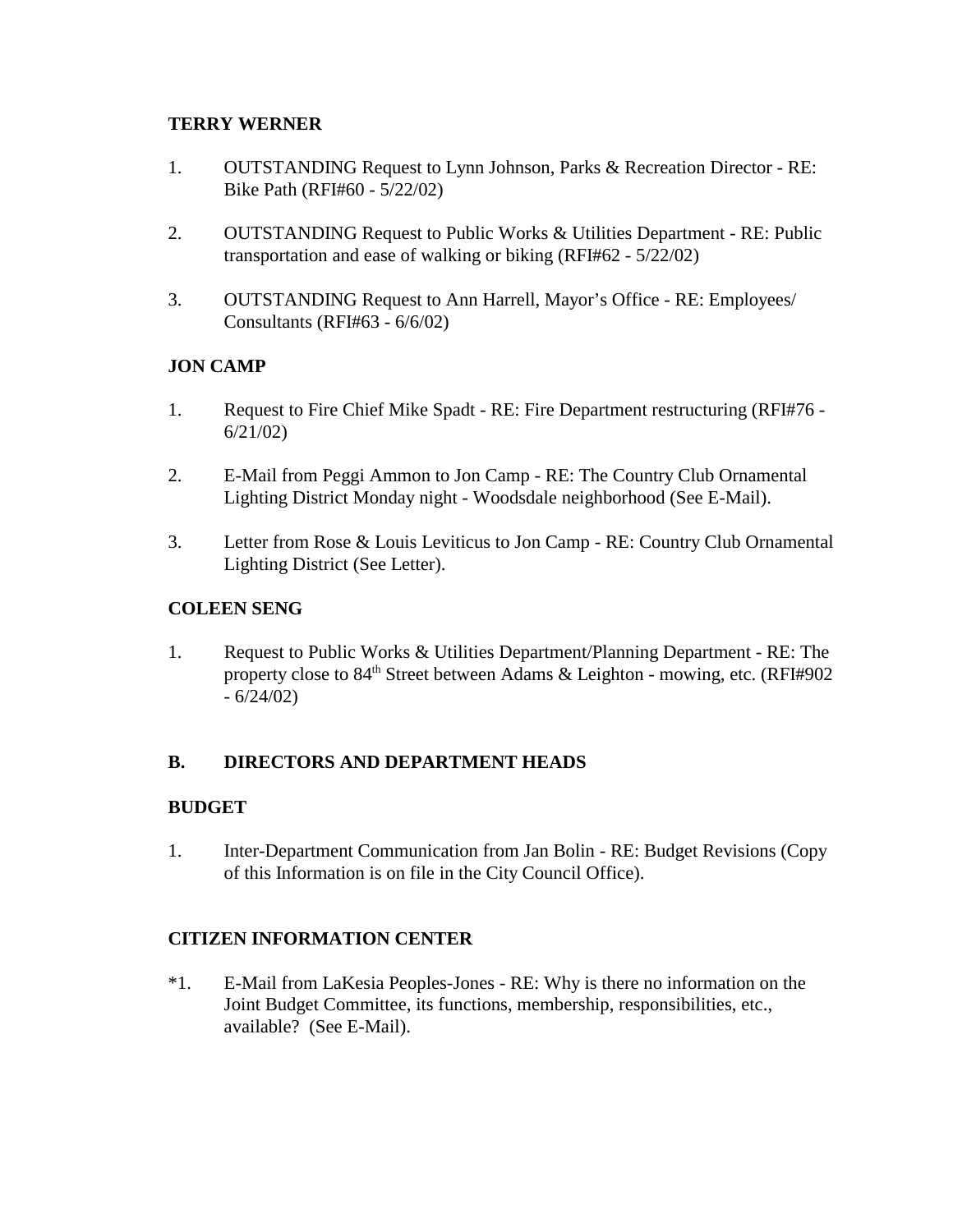### **FINANCE/BUDGET**

\*1. Inter-Department Communication Memo from Steve Hubka - RE: General Fund – Use of General Fund Balances (See Memo).

#### **FINANCE/CITY TREASURER**

- \*1. Material from Don Herz & Melinda J. Jones RE: Resolution & Finance Department Treasurer Of Lincoln, Nebraska - Investments Purchased Between June 10 and June 14, 2002 (See Material).
- 2. Material from Don Herz & Melinda J. Jones RE: Resolution & Finance Department Treasurer Of Lincoln, Nebraska - Investments Purchased Between June 17 and June 21, 2002 (See Material).

## **PLANNING**

#### **PLANNING COMMISSION FINAL ACTION . . . . .**

- 1. Final Plat No. 01032 Pheasant Run  $7<sup>th</sup>$  Addition (Pheasant Run Lane and Old Cheney Road) Resolution No. PC-00750.
- 2. Final Plat No. 01026 Vavrina Meadows  $9<sup>th</sup>$  Addition (So. 14<sup>th</sup> Street and Yankee Hill Road) Resolution No. PC-00749.

## **POLICE DEPARTMENT**

\*1. Report - RE: 2001 Lincoln Police Department Annual Report (Copy of this Report is on file in the City Council Office).

#### **PUBLIC WORKS & UTILITIES DEPARTMENT**

- \*1. Response E-Mail from Nicole Fleck-Tooze RE: "O" Street Flowerama Signs (See E-Mail).
- \*2. Response Letter from Roger Figard to Frank C. Sidles, President, Capitol Contractors, Inc. - RE: Your concerns related to the bid price for the construction of the Haymarket Pedestrian Connector bridges (See Letter).
- 3. Public Works & Utilities Advisory RE: Traffic Signal Project 701415 at  $40^{\text{th}}$  & "D" Streets (See Advisory).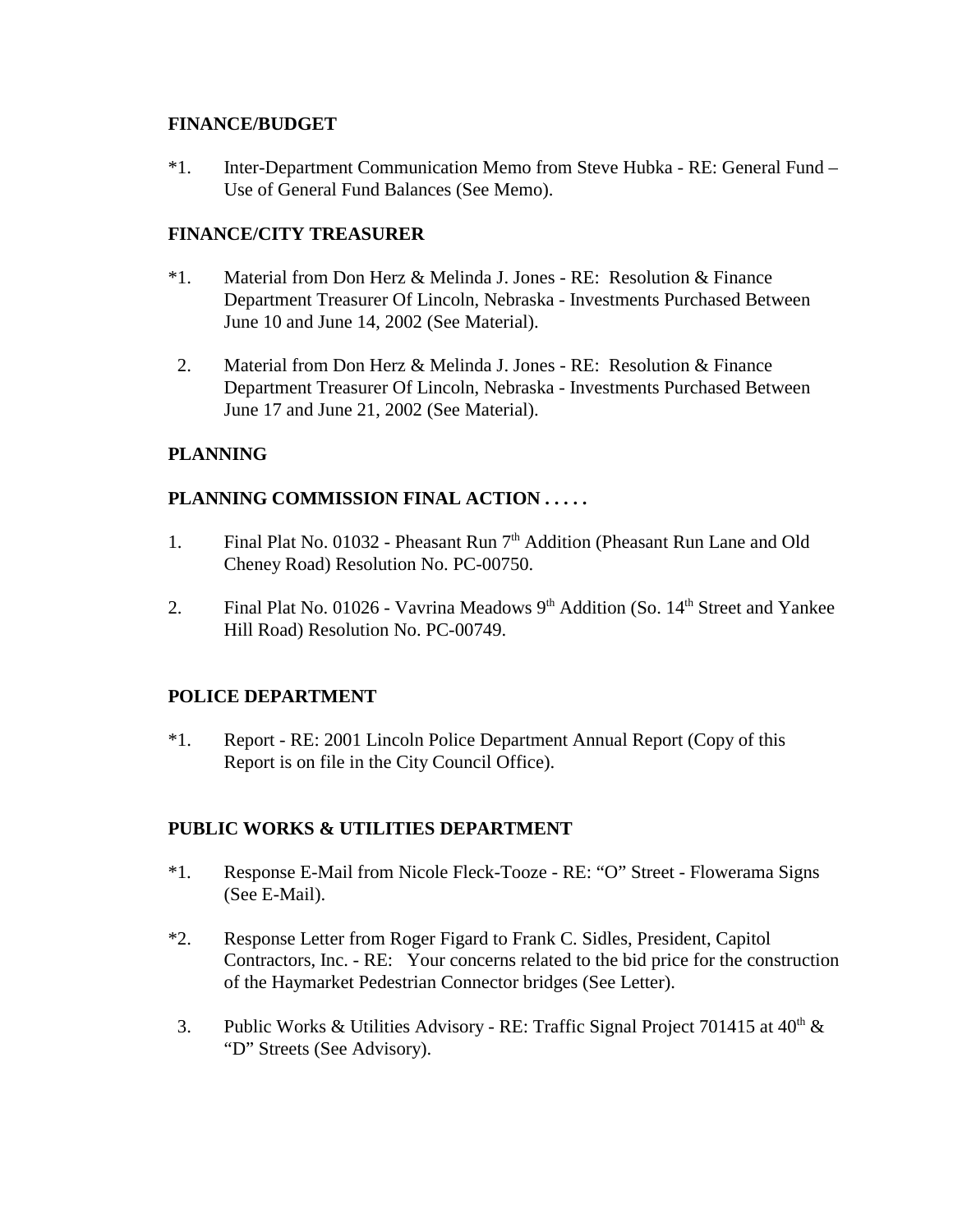### **REAL ESTATE DIVISION**

\*1. InterOffice Memo from Clinton W. Thomas - RE: Vacation of north-south alley from the south line of M Street to the north line of east-west alley in Block 83, Original Plat of Lincoln (See Memo).

## **C. MISCELLANEOUS**

- \*1. Letter from John Tavlin, Attorney at Law RE: The Snow Removal Ordinance (See Letter).
- \*2. Letter from Kitty Fynbu, President, Irvingdale Neighborhood Association RE: At our meeting last week the board felt that there were two items in the proposed city budget cuts that directly effect our neighborhood and about which we need to express our concerns - Police Resource Officers and about moving the closing time for their neighborhood pool back from 8:00 p.m. to 6:00 p.m. (See Letter).
- \*3. E-Mail from Ann Donovan RE: Opposed to the proposed Ornamental Lighting District in the Woodsdale neighborhood (See E-Mail).
- \*4. E-Mail from Tammy Wiebe RE: Sidewalk Eden Pool Area (See E-Mail).
- \*5. Letter & Material from Patti Barber RE: Feels the Community of Lincoln has in some ways let down her child, through the Public Schools, Sylvan Learning Center, Police Department, and legal defense (See Material).
- \*6. E-Mail from Lolita Johnson & RESPONSE E-Mail from Edward Zimmer, Planning, Historic Preservation - RE: Frank Heller "Father of Juvenile City" 1860-1907 (See E-Mail's).
- 7. E-Mail from Michael Josephson, President, CHARACTER COUNTS! Coalition and Josephson Institute of Ethics - RE: Sept. 11<sup>th</sup> - American Character Week -Ask for your support for a major national initiative to commemorate the first anniversary of the September  $11<sup>th</sup>$  attacks by recognizing September 6-14, 2002 as "American Character Week" - A Proclamation to Celebrate the American Character (See E-Mail).
- 8. E-Mail from Kurt Weekly RE: Requesting that two stop signs be put up at the corner of  $44<sup>th</sup>$  & J Streets (See E-Mail).
- 9. E-Mail from Mr. & Mrs. Greg Manning RE: Supports the Ornamental Lighting District in the Woodsdale neighborhood (Council received their copies on 6/24/02)(See E-Mail).